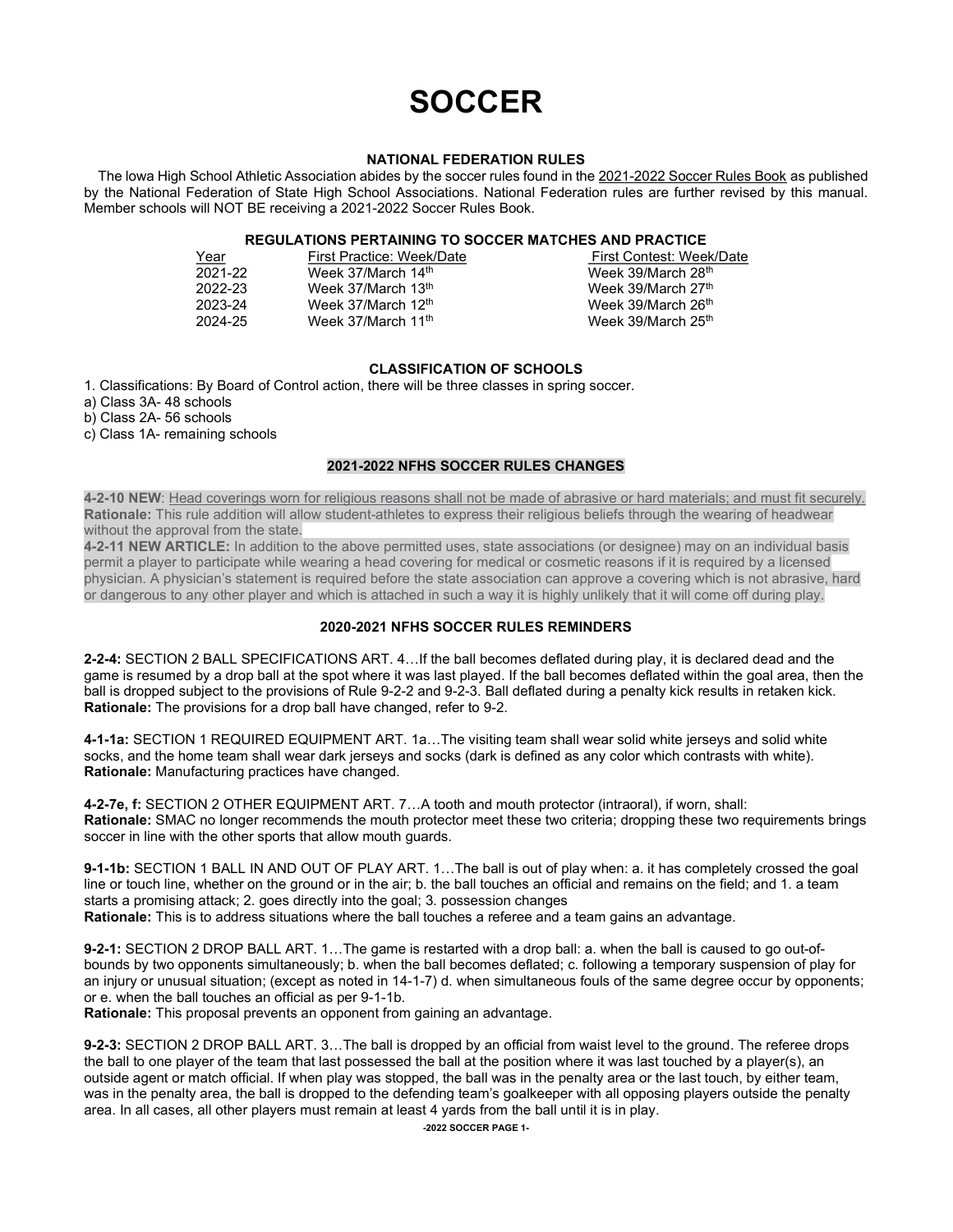Other Rules Affected: 9-2-2: SECTION 2 DROP BALL ART. 2…The ball should be dropped at the location where it became dead unless this is within the goal area, in which case, it shall be dropped on that part of the goal-area line which runs parallel to the goal line nearest the location where the ball was when play was stopped. If the ball was caused to go out of bounds by two opponents simultaneously, the ball is dropped five yards inside the boundary line to one player of the team in possession of the ball prior to the simultaneous touch, unless this is the goal area. (See 9-2-3) Rationale: Simplifies the drop ball procedure.

9-3: DELETE SECTION 3 TEMPORARY SUSPENSION Rationale: Information was redundant.

13-2-3b: DELETE SECTION 2 WHEN AWARDED ART. 3b… Rationale: Provisions for drop ball changed.

13-3-1: SECTION 3 HOW TAKEN ART. 1…Players opposing the kicker shall be at least 10 yards from the ball until it is kicked, unless they are standing on their own goal line between the goal posts. If the free kick is awarded to the defending team in its penalty area, players opposing the kicker shall be outside the penalty area at least 10 yards from the ball and shall remain there until the ball is in play. Where 3 or more defending team players form a wall, all attacking team players must remain at least 1 yard from the wall until the ball is in play.

Rationale: This will allow the ball to be put back into play quicker and will lead to a decrease in confrontational moments during free kicks.

13-3-2: SECTION 3 HOW TAKEN ART. 2…The ball shall be kicked while it is stationary on the ground at the spot specified by the official. To be in play, the ball shall be moved in any direction. Failure to kick the ball as specified shall result in a rekick. Rationale: Allows the ball to be put back into play quicker.

13-3-4: NEW SECTION 3 HOW TAKEN NEW ART. 4…For indirect kicks, the referee shall signal an indirect kick (using Official NFHS Soccer Signals Rule 5-3-1b) by raising an arm above the head; this signal shall be maintained until the kick is taken and the ball touches another player or goes out of play. If the referee fails to signal the kick is indirect and the ball goes directly into the opponent's goal, the kick shall be retaken.

Rationale: This clarifies the need to make the signal and prevents punishing the team taking the kick when the referee fails to give the proper signal.

14-1-3: SECTION 1 PENALTY KICK ART. 3…The opposing goalkeeper shall stand with at least one foot on or in-line with the goal line, facing the kicker, between the goal posts, and shall not be touching the goal posts, crossbar, or nets, until the ball is kicked. Lateral or forward movement is allowed, but the goalkeeper is not permitted to come off the line with both feet until the ball is in play.

Rationale: This clarifies the goalkeeper's position during the taking of a penalty kick.

16-1-2: SECTION 1 GOAL KICK ART. 2…Players opposing the kicker shall remain outside the penalty area until the ball is in play.

Rationale: Clarifies when the ball is in play.

16-1-3 SECTION 1 GOAL KICK ART. 3…Once spotted, the ball shall be kicked from the ground from any point within the goal area by a player of the defending team. The ball is in play when it is kicked and moves. Rationale: Clarifies when the ball is in play.

16-1-4: SECTION 1 GOAL KICK ART. 4…After the goal kick is properly taken, the ball may be played by any player except the one who executes the goal kick. The kicker may not play the ball until it has been touched by another player. Rationale: Clarifies how the kick is taken and when it is in play.

7-4-3 NEW: The clock shall be stopped when a substitute by the team in the lead is beckoned onto the field in the final five minutes of the second period only.

Rationale: Coaches in the lead will make multiple substitutions in the later stages of the match. This tactic is being used as a time-wasting ploy. Adding this rule will help the game to be decided by the players and not a coach who is wasting time when in the lead. These substitutes are usually players from the far side of the field that take more time off the clock. This addition would stop this practice.

9-2-1: The game is restarted with a drop ball:

a. when the ball is caused to go out of bounds by two opponents simultaneously;

b. when the ball becomes deflated;

c. following temporary suspension of play for an injury or unusual situation and a goalkeeper is not in possession of the ball

d. when simultaneous fouls of the same degree occur by opponents.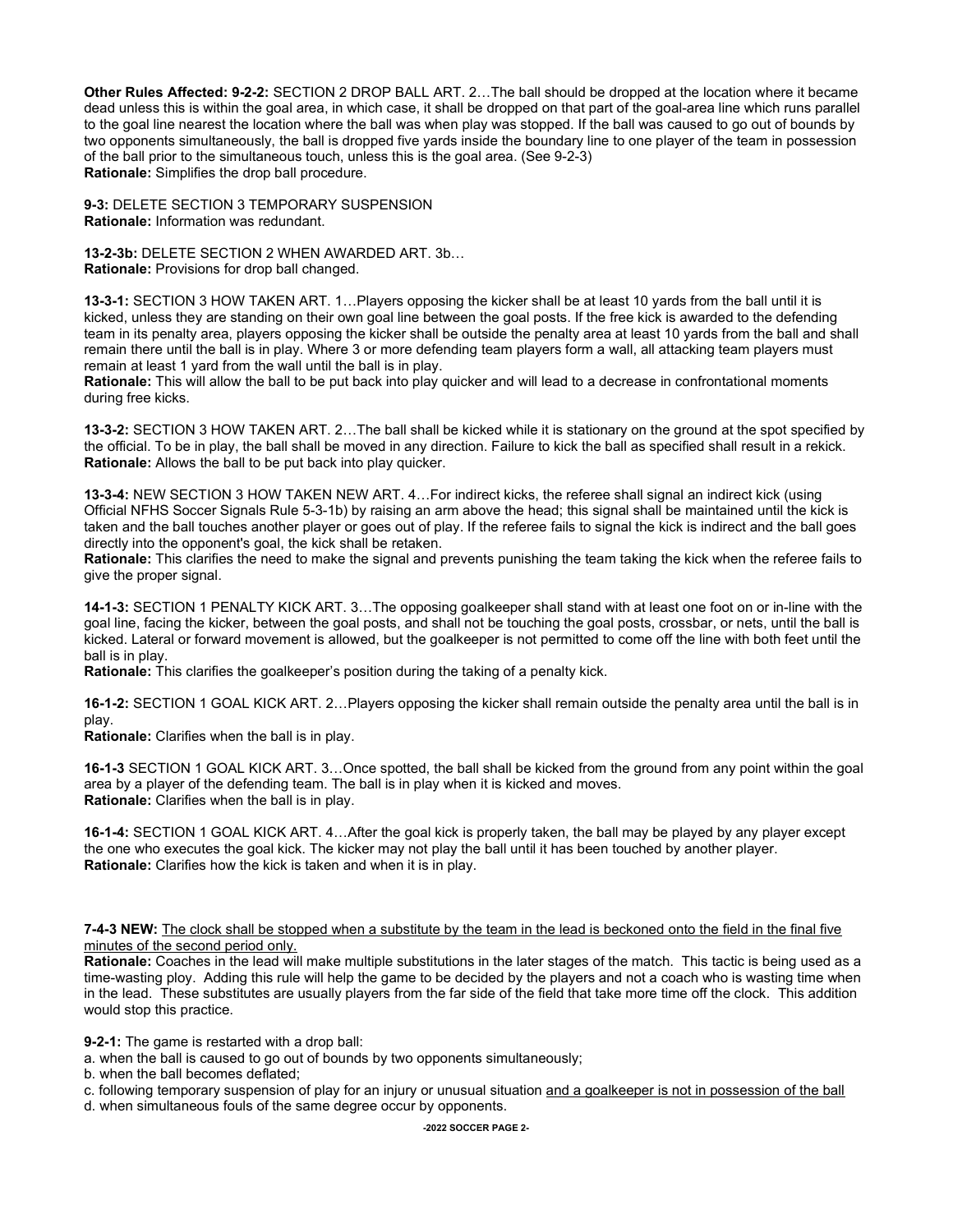Rationale: This rule changes the awarding of a free kick to a drop ball thereby possibly creating a scoring opportunity for a team undeserving.

9-2-3: The ball is dropped by an official from waist level to the ground. Any number of players may contest a dropped ball (including the goalkeepers); a referee cannot decide who may contest a dropped ball or its outcome. Rationale: This addition helps to provide clarity in the application of this rule.

9-2-5 NEW: ART. 5 . . . The ball shall be dropped again if it touches a player before it touches the ground or leaves the field of play after it touches the ground without touching a player.

Rationale: This addition helps to avoid confusion and allow the rule to be more equitable under the circumstances.

9-2-6 NEW: ART. 6 . . . If a dropped ball enters the goal without touching at least two players, play is restarted with a goal kick if it enters the opponent's goal or a corner kick if it enters the team's own goal.

Rationale: This addition helps to avoid confusion and allow the rule to be more equitable under the circumstances.

9-3: In case of a temporary suspension due to injury or any unusual situation the game shall be started by a drop ball at the point where the ball was when the play was suspended (except as noted in 14-1-7), provided the ball was not in the goal area and not in the possession of the goalkeeper. 12-8-2

Rationale: This change will eliminate free kick opportunities that often create scoring opportunities that are not deserved.

## REGULATIONS PERTAINING TO SOCCER GAMES & PRACTICES

- 1. Starting Date: Soccer practice shall begin on the Monday of Week 37, which is March 14, 2022.
- 2. First Competition: Schools are permitted to compete on the Monday of Week 39, which is March 28, 2022.
- 3. Game Limitation: Each school will be permitted 15 regular season playing dates. Two of these 15 playing dates may be multiple team tournaments involving no more than 8 teams. Per IHSAA Soccer Advisory Committee- A maximum of three games per day is permitted.
- 4. Scrimmages: Each team will be allowed two interscholastic scrimmages. This is per soccer program, not two at each level of competition. If the varsity team is scrimmaging at one location and the junior varsity at another location on the same day, this is considered two separate scrimmages. If the varsity team is scrimmaging at home and the junior varsity is scrimmaging at home on the same day, this would be considered one scrimmage. These scrimmages may occur any time after the beginning of practice until each team plays their first post season tournament game.
- 5. Jamborees: Each school will be allowed to participate in one jamboree. The following are the guidelines for that jamboree:
- a) The first legal playing date for a jamboree is the Monday of Week 38, which is March 21, 2022. A jamboree can be held from March 21, 2022 through March 28, 2022.
- b) A school may not participate in more than one half of play (maximum 40 minutes) during a jamboree.
- c) A jamboree shall have a minimum of 4 teams participating.
- c) A jamboree shall have a maximum of 8 teams participating.
- d) Schools and/or individuals participating in a soccer jamboree will not be charged with a game under the soccer limitation rules.
- e) A jamboree does not count as one of the two scrimmages that are allowed.

#### 6. Individual Limitation:

- a) An individual may compete in 19 regular season games.
- b) An individual may not dress in more than three games per day.
- c) Participation in one half only in one day does not constitute a contest.
- d) Participation in two or three halves in one day constitutes one game toward their 19 regular season games.
- e) Participation in four halves in one day constitutes two games toward their 19 regular season games.
- f) Participation in five or six halves in one day constitutes three games toward their 19 regular season games.
- g) Two of these 19 games may be a multiple team tournament involving no more than 8 teams.
- h) Participation is limited to six halves per day.
- i) Overtime is considered an extension of the second half and does not count toward additional halves being played.
- 7. Officials: The National Federation "Dual Officiating System" or "Diagonal Officiating System" as outlined in the 2020-21 High School Soccer Rules Book shall be used for all games involving high school players. The "three whistle system" may also be used. The "Diagonal Officiating System" will be used in all IHSAA tournaments. All officials must be registered officials with the IHSAA.
- 8. The IHSAA will be using the Spalding TF-5000 ball for IHSAA tournaments in the 2021-22 school year. The IHSAA will supply tournament hosts with the Spalding TF-5000 ball.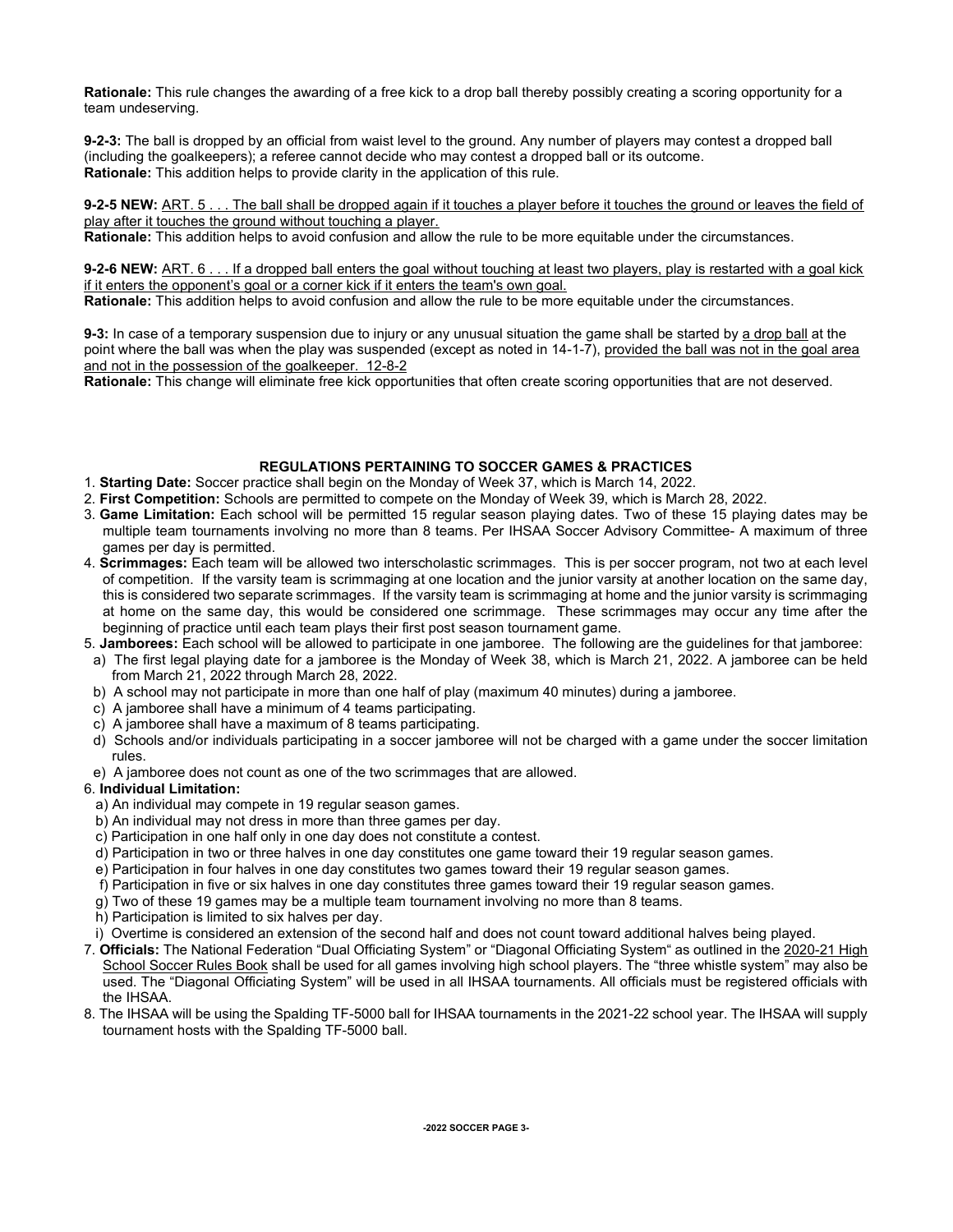#### MANDATORY REPORTING OF STATS

 Based on action of the Board of Control, head varsity soccer coaches are mandated to enter game statistics at the quik stats website, www.quikstatsiowa.com. Statistics need to be entered by 3 PM on Tuesday, April 19th; Tuesday, May 3rd; and Tuesday, May 17<sup>th</sup>. All games played through the prior Saturday needed to be entered by each respective deadline. Each school has 24 hours to update their stats during the post season. The penalty for failure to enter statistics on time is: First Offense – A letter/e-mail to the head coach and athletic director from the IHSAA sport administrator giving 3 days to comply with the mandate;

Second Offense – A letter to the athletic director and high school principal from the IHSAA executive director or designee, giving 3 days to comply with the mandate;

Third Offense – The IHSAA member school's expense allowances will be withheld by the IHSAA in the sport in which the third offense occurred.

Reminder: Coaches will be required to enter the number of corner kicks per game.

#### RULE CLARIFICATION AND MODIFICATIONS

- 1. Game Length: Varsity soccer games shall be played in two equal halves of 40 minutes each. The length of halves for junior varsity competition may be shortened by mutual agreement.
- 2. Goal Differential: The IHSAA has adopted a 10-goal differential causing the termination of a game. Any game that reaches half-time or anytime in the second half with a 10-goal differential shall be immediately terminated. The first half is to be played to completion.
- 3. Tied Regular Season Games: A five minute break will occur after regulation during which both teams may confer with their coaches, and the head referee will instruct both teams as to the proper procedure. The first overtime will consist of a 10 minute period. When the first goal is scored in the overtime the game is over and a winner has been determined. If the score is still tied after the first overtime, a 2 minute break will occur. The second overtime will consist of a 10 minute period. When the first goal is scored in the second overtime the game is over and a winner has been determined. If after the completion of the two ten minute overtime periods neither team has scored, the tie will be broken using penalty kicks. The referee shall choose the goal at which all the kicks from the penalty mark shall be taken. Each coach will select any five players including the goalkeeper, on or off the field (except those disqualified or receiving a yellow card in the last 5 minutes of the second overtime) to take the kicks. If after the 5 penalty kicks, the score is still tied, each coach will select 5 different players than the first five to take kicks in a sudden-victory situation, where-in if one team scores and the other team does not score, the game is ended without more kicks being taken.
- 4. Tied Invitational or Conference Tournaments: Tournament games are required to have an overtime, which may go directly to penalty kicks. Preapproved criteria that does not involve overtime or penalty kicks is not permissible to determine a winner if the match is tied at the end of regulation.
- 4. Suspended Games: In accordance with IHSAA policy, whenever a game is suspended and no winner can be determined according to Rule 7, Section 1, Article 3, the game shall be restarted from the suspension of play.
- 5. Conduct Modifications The following are rules modifications dealing with the conduct of players, coaches and teams.

 1. Any player receiving a caution (yellow card) for any reason must leave the contest for a period of five (5) consecutive minutes. This time period carries over from the first half to the second half; from the second half to the first overtime period and from the first overtime period to the second overtime period. Players cautioned (yellow card) in the second overtime period after the 5 minute mark are no longer eligible to participate in the game including tie breaker penalty kicks.

 2. Any team receiving four varsity red cards, players or coach, will not be permitted to participate in the substate tournament. If the fourth red card is received in a substate tournament game or a state tournament game, the game will be halted and the team receiving the card will forfeit the contest.

 3. If a coach receives two (2) red cards over a three (3) year period, he/she will not be allowed to coach his/her team in the substate or state tournament for two years.

## SUBSTATE TOURNAMENT INFORMATION

1. Substate tournaments will be held Tuesday, May 17<sup>th</sup> (Class 1A Pigtail games only; #8 vs. #9) Thursday, May 19<sup>th</sup>; Monday, May 23<sup>rd</sup>; and Wednesday, May 25<sup>th</sup>. Substate tournaments will use the following format:

- a) There will be eight (8) substates with six, seven, eight or nine teams in each substate.
- b) The substate winner will qualify for the Boys' State Soccer Tournament.
- c) Substate assignments will be posted the week of May 2, 2022.
- d) Substate pairings will be posted the week of May 9, 2022.
- e) IHSSCA rankings will be used to determine the top one (1) or two (2) seeds in each substate.

f) Remaining seeding will be based on the regular season point average of games played through Saturday, May  $7<sup>th</sup>$ , 2022.

g) After using IHSSCA rankings, remaining team's seed will be determined on their regular season point average of games

played through Saturday, May 7<sup>th</sup>, 2022.

- 3 Points for a win over a Class 3A School
- 2 Points for a win over a Class 2A School
- 1 Point for a win over a Class 1A School

-2022 SOCCER PAGE 4-